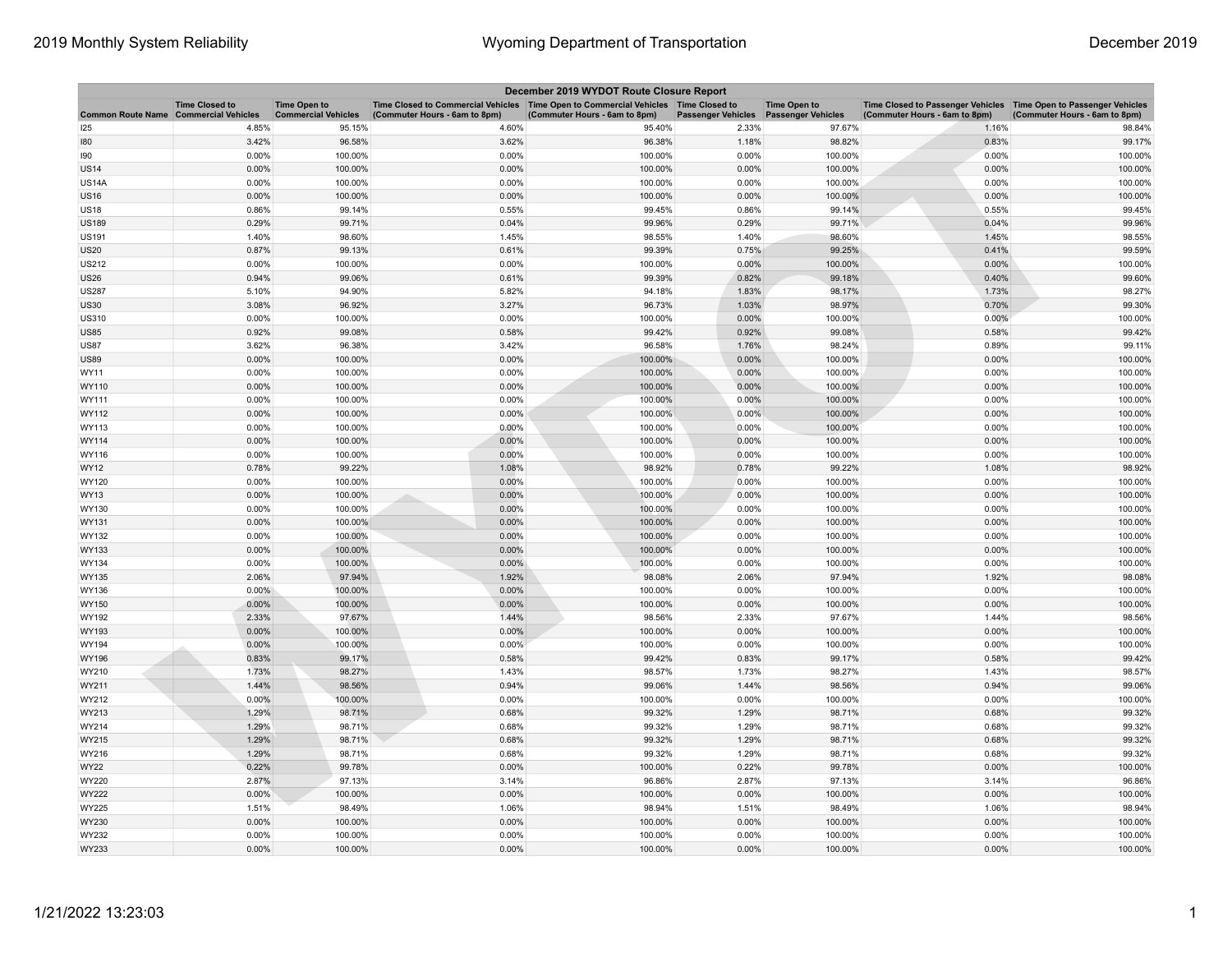| December 2019 WYDOT Route Closure Report |                       |                                                   |                                                                                                                       |                               |                           |                                                  |                                                                                                    |                               |  |
|------------------------------------------|-----------------------|---------------------------------------------------|-----------------------------------------------------------------------------------------------------------------------|-------------------------------|---------------------------|--------------------------------------------------|----------------------------------------------------------------------------------------------------|-------------------------------|--|
| Common Route Name Commercial Vehicles    | <b>Time Closed to</b> | <b>Time Open to</b><br><b>Commercial Vehicles</b> | Time Closed to Commercial Vehicles  Time Open to Commercial Vehicles  Time Closed to<br>(Commuter Hours - 6am to 8pm) | (Commuter Hours - 6am to 8pm) | <b>Passenger Vehicles</b> | <b>Time Open to</b><br><b>Passenger Vehicles</b> | Time Closed to Passenger Vehicles Time Open to Passenger Vehicles<br>(Commuter Hours - 6am to 8pm) | (Commuter Hours - 6am to 8pm) |  |
| WY235                                    | 0.00%                 | 100.00%                                           | 0.00%                                                                                                                 | 100.00%                       | 0.00%                     | 100.00%                                          | 0.00%                                                                                              | 100.00%                       |  |
| WY236                                    | 0.00%                 | 100.00%                                           | 0.00%                                                                                                                 | 100.00%                       | 0.00%                     | 100.00%                                          | 0.00%                                                                                              | 100.00%                       |  |
| WY237                                    | 0.00%                 | 100.00%                                           | 0.00%                                                                                                                 | 100.00%                       | 0.00%                     | 100.00%                                          | 0.00%                                                                                              | 100.00%                       |  |
| WY238                                    | 0.00%                 | 100.00%                                           | 0.00%                                                                                                                 | 100.00%                       | 0.00%                     | 100.00%                                          | 0.00%                                                                                              | 100.00%                       |  |
| WY239                                    | 0.00%                 | 100.00%                                           | 0.00%                                                                                                                 | 100.00%                       | 0.00%                     | 100.00%                                          | 0.00%                                                                                              | 100.00%                       |  |
| WY24                                     | 0.00%                 | 100.00%                                           | 0.00%                                                                                                                 | 100.00%                       | 0.00%                     | 100.00%                                          | $0.00\%$                                                                                           | 100.00%                       |  |
| WY240                                    | 0.00%                 | 100.00%                                           | 0.00%                                                                                                                 | 100.00%                       | 0.00%                     | 100.00%                                          | 0.00%                                                                                              | 100.00%                       |  |
| WY251                                    | 5.37%                 | 94.63%                                            | 5.12%                                                                                                                 | 94.88%                        | 5.37%                     | 94.63%                                           | 5.12%                                                                                              | 94.88%                        |  |
| WY257                                    | 0.00%                 | 100.00%                                           | 0.00%                                                                                                                 | 100.00%                       | 0.00%                     | 100.00%                                          | 0.00%                                                                                              | 100.00%                       |  |
| WY258                                    | 7.99%                 | 92.01%                                            | 10.07%                                                                                                                | 89.93%                        | 2.13%                     | 97.87%                                           | 1.10%                                                                                              | 98.90%                        |  |
| WY259                                    | 0.00%                 | 100.00%                                           | 0.00%                                                                                                                 | 100.00%                       | 0.00%                     | 100.00%                                          | 0.00%                                                                                              | 100.00%                       |  |
| WY270                                    | 3.30%                 | 96.70%                                            | 2.42%                                                                                                                 | 97.58%                        | 3.30%                     | 96.70%                                           | 2.42%                                                                                              | 97.58%                        |  |
| WY28                                     | 3.36%                 | 96.64%                                            | 3.40%                                                                                                                 | 96.60%                        | 0.00%                     | 100.00%                                          | 0.00%                                                                                              | 100.00%                       |  |
| WY296                                    | 0.00%                 | 100.00%                                           | 0.00%                                                                                                                 | 100.00%                       | 0.00%                     | 100.00%                                          | 0.00%                                                                                              | 100.00%                       |  |
| WY313                                    | 1.39%                 | 98.61%                                            | 0.85%                                                                                                                 | 99.15%                        | 1.39%                     | 98.61%                                           | 0.85%                                                                                              | 99.15%                        |  |
| WY320                                    | 0.52%                 | 99.48%                                            | 0.13%                                                                                                                 | 99.88%                        | 0.52%                     | 99.48%                                           | 0.13%                                                                                              | 99.88%                        |  |
| WY321                                    | 3.17%                 | 96.83%                                            | 1.35%                                                                                                                 | 98.65%                        | 3.17%                     | 96.83%                                           | 1.35%                                                                                              | 98.65%                        |  |
| WY331                                    | 0.00%                 | 100.00%                                           | 0.00%                                                                                                                 | 100.00%                       | 0.00%                     | 100.00%                                          | 0.00%                                                                                              | 100.00%                       |  |
| WY335                                    | 0.00%                 | 100.00%                                           | 0.00%                                                                                                                 | 100.00%                       | 0.00%                     | 100.00%                                          | 0.00%                                                                                              | 100.00%                       |  |
| WY336                                    | 0.00%                 | 100.00%                                           | 0.00%                                                                                                                 | 100.00%                       | 0.00%                     | 100.00%                                          | 0.00%                                                                                              | 100.00%                       |  |
| WY338                                    | 0.00%                 | 100.00%                                           | 0.00%                                                                                                                 | 100.00%                       | 0.00%                     | 100.00%                                          | 0.00%                                                                                              | 100.00%                       |  |
| WY34                                     | 0.76%                 | 99.24%                                            | 0.54%                                                                                                                 | 99.46%                        | 0.76%                     | 99.24%                                           | 0.54%                                                                                              | 99.46%                        |  |
| WY340                                    | 0.00%                 | 100.00%                                           | 0.00%                                                                                                                 | 100.00%                       | 0.00%                     | 100.00%                                          | 0.00%                                                                                              | 100.00%                       |  |
| WY343                                    | 0.00%                 | 100.00%                                           | 0.00%                                                                                                                 | 100.00%                       | 0.00%                     | 100.00%                                          | 0.00%                                                                                              | 100.00%                       |  |
| WY345<br>WY350                           | 0.00%<br>0.00%        | 100.00%<br>100.00%                                | 0.00%<br>0.00%                                                                                                        | 100.00%<br>100.00%            | 0.00%<br>0.00%            | 100.00%<br>100.00%                               | 0.00%<br>0.00%                                                                                     | 100.00%<br>100.00%            |  |
| WY351                                    | 0.00%                 | 100.00%                                           | 0.00%                                                                                                                 | 100.00%                       | 0.00%                     | 100.00%                                          | 0.00%                                                                                              | 100.00%                       |  |
| WY352                                    | 0.00%                 | 100.00%                                           | 0.00%                                                                                                                 | 100.00%                       | 0.00%                     | 100.00%                                          | 0.00%                                                                                              | 100.00%                       |  |
| WY353                                    | 0.00%                 | 100.00%                                           | 0.00%                                                                                                                 | 100.00%                       | 0.00%                     | 100.00%                                          | 0.00%                                                                                              | 100.00%                       |  |
| WY371                                    | 0.00%                 | 100.00%                                           | 0.00%                                                                                                                 | 100.00%                       | 0.00%                     | 100.00%                                          | 0.00%                                                                                              | 100.00%                       |  |
| WY372                                    | 0.00%                 | 100.00%                                           | 0.00%                                                                                                                 | 100.00%                       | 0.00%                     | 100.00%                                          | 0.00%                                                                                              | 100.00%                       |  |
| WY374                                    | 0.00%                 | 100.00%                                           | 0.00%                                                                                                                 | 100.00%                       | 0.00%                     | 100.00%                                          | 0.00%                                                                                              | 100.00%                       |  |
| WY387                                    | 0.76%                 | 99.24%                                            | 0.45%                                                                                                                 | 99.55%                        | 0.76%                     | 99.24%                                           | 0.45%                                                                                              | 99.55%                        |  |
| WY390                                    | 0.00%                 | 100.00%                                           | 0.00%                                                                                                                 | 100.00%                       | 0.00%                     | 100.00%                                          | $0.00\%$                                                                                           | 100.00%                       |  |
| WY410                                    | $0.00\%$              | 100.00%                                           | 0.00%                                                                                                                 | 100.00%                       | 0.00%                     | 100.00%                                          | 0.00%                                                                                              | 100.00%                       |  |
| WY411                                    | 0.00%                 | 100.00%                                           | 0.00%                                                                                                                 | 100.00%                       | 0.00%                     | 100.00%                                          | 0.00%                                                                                              | 100.00%                       |  |
| WY412                                    | 0.00%                 | 100.00%                                           | 0.00%                                                                                                                 | 100.00%                       | 0.00%                     | 100.00%                                          | 0.00%                                                                                              | 100.00%                       |  |
| WY414                                    | 0.00%                 | 100.00%                                           | 0.00%                                                                                                                 | 100.00%                       | 0.00%                     | 100.00%                                          | 0.00%                                                                                              | 100.00%                       |  |
| WY430                                    | 3.24%                 | 96.76%                                            | 3.57%                                                                                                                 | 96.43%                        | 3.24%                     | 96.76%                                           | 3.57%                                                                                              | 96.43%                        |  |
| WY431                                    | 0.00%                 | 100.00%                                           | 0.00%                                                                                                                 | 100.00%                       | 0.00%                     | 100.00%                                          | 0.00%                                                                                              | 100.00%                       |  |
| WY450                                    | 0.00%                 | 100.00%                                           | 0.00%                                                                                                                 | 100.00%                       | 0.00%                     | 100.00%                                          | 0.00%                                                                                              | 100.00%                       |  |
| WY487                                    | 1.67%                 | 98.33%                                            | 1.33%                                                                                                                 | 98.67%                        | 1.67%                     | 98.33%                                           | 1.33%                                                                                              | 98.67%                        |  |
| WY50                                     | 0.00%                 | 100.00%                                           | 0.00%                                                                                                                 | 100.00%                       | 0.00%                     | 100.00%                                          | 0.00%                                                                                              | 100.00%                       |  |
| WY51                                     | 0.00%                 | 100.00%                                           | 0.00%                                                                                                                 | 100.00%                       | 0.00%                     | 100.00%                                          | 0.00%                                                                                              | 100.00%                       |  |
| WY530                                    | 0.57%                 | 99.43%                                            | 0.96%                                                                                                                 | 99.04%                        | 0.57%                     | 99.43%                                           | 0.96%                                                                                              | 99.04%                        |  |
| WY585                                    | 0.00%                 | 100.00%                                           | 0.00%                                                                                                                 | 100.00%                       | 0.00%                     | 100.00%                                          | 0.00%                                                                                              | 100.00%                       |  |
| WY59                                     | 0.39%                 | 99.61%                                            | 0.25%                                                                                                                 | 99.75%                        | 0.39%                     | 99.61%                                           | 0.25%                                                                                              | 99.75%                        |  |
| WY70                                     | 0.00%                 | 100.00%                                           | 0.00%                                                                                                                 | 100.00%                       | 0.00%                     | 100.00%                                          | 0.00%                                                                                              | 100.00%                       |  |
| WY71                                     | 2.83%                 | 97.17%                                            | 2.62%                                                                                                                 | 97.38%                        | 2.83%                     | 97.17%                                           | 2.62%                                                                                              | 97.38%                        |  |
| WY72                                     | 0.00%                 | 100.00%                                           | 0.00%                                                                                                                 | 100.00%                       | 0.00%                     | 100.00%                                          | 0.00%                                                                                              | 100.00%                       |  |
| WY77                                     | 12.01%                | 87.99%                                            | 11.40%                                                                                                                | 88.60%                        | 12.01%                    | 87.99%                                           | 11.40%                                                                                             | 88.60%                        |  |
| WY789                                    | 1.33%                 | 98.67%                                            | 1.22%                                                                                                                 | 98.78%                        | 1.33%                     | 98.67%                                           | 1.22%                                                                                              | 98.78%                        |  |
| WY89                                     | 0.00%                 | 100.00%                                           | 0.00%                                                                                                                 | 100.00%                       | 0.00%                     | 100.00%                                          | 0.00%                                                                                              | 100.00%                       |  |
| WY93                                     | 1.50%                 | 98.50%                                            | 1.04%                                                                                                                 | 98.96%                        | 1.50%                     | 98.50%                                           | 1.04%                                                                                              | 98.96%                        |  |